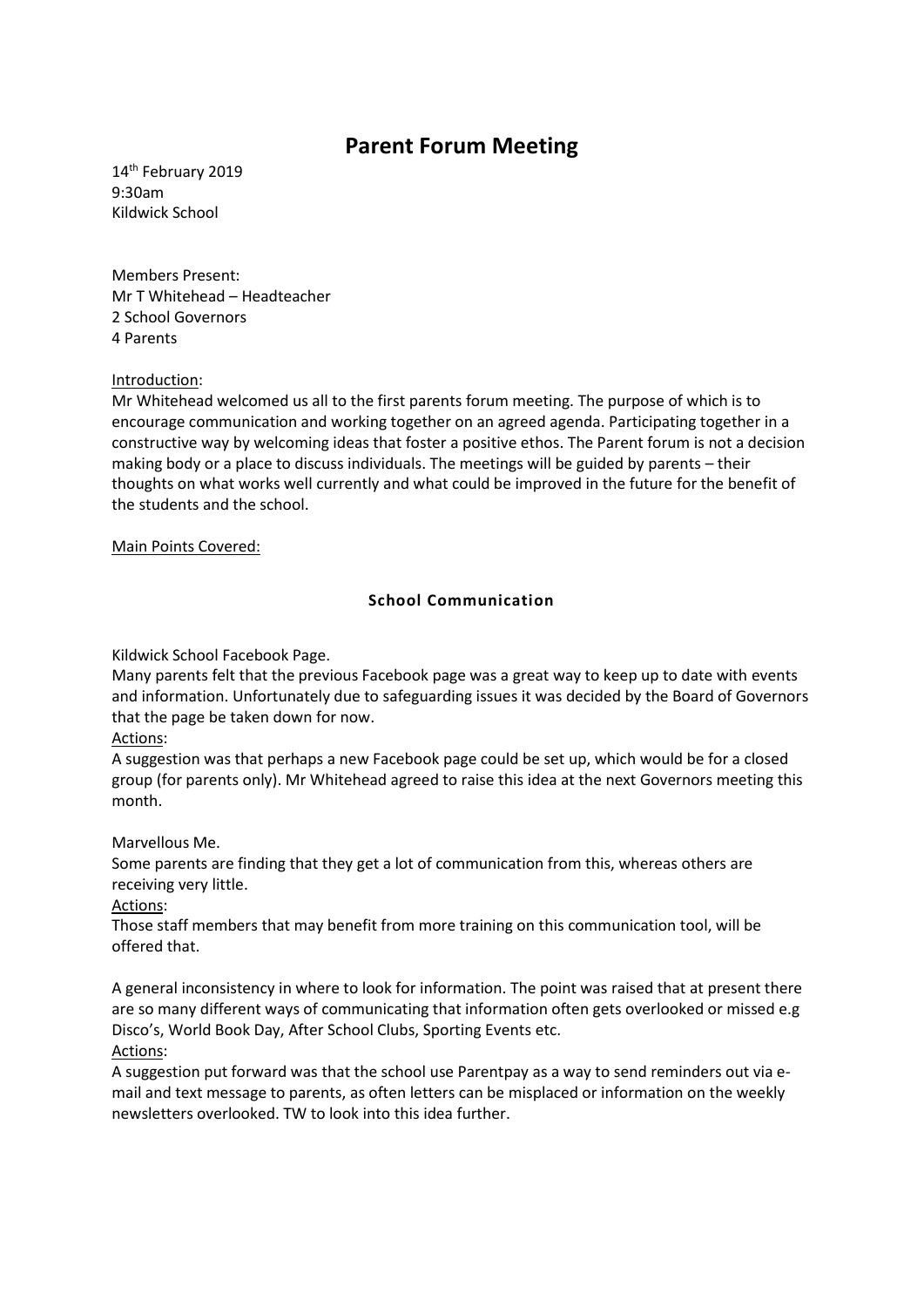## **School Website**

The school website is up and running but is not easy to navigate or updated as much as TW would like.

# Actions:

The school is hoping to work with a developer called Easable, which many other local schools already use. This will hopefully happen within the next month and be much more user friendly.

# **Change in school start time.**

The general consensus from the meeting, from messages passed through to attendees and via some parents in e-mail correspondence, is that the new staggered start times are working well. Many parents are finding it easier for their commute to work. The children are also finding that there is less of a crowded area, specifically in the cloakroom for Key Stage 2 pupils.

Actions:

To continue with this arrangement.

# **Playground area and games allowed at break time.**

A point was raised that some children are finding playtimes boring, as at present football is not allowed due to H&S issues around the size of the playground and accidents occurring.

## Actions:

The Chair of the PTA offered some funds to buy some new equipment for playtimes, such as skipping ropes and soft play items.

TW advised that the school are looking at improving the playground area in time, this will coincide with the proposed changes to the Key Stage 2 entrance, which should hopefully become Mrs Chapmans new office space. The LEA has conducted the feasibility study and TW is waiting to hear back as to whether this has been passed.

This will mean a new entrance for students into the hall, a new cloakroom area and disabled access. The EYFS entrance would also be improved, as would a fence along the EYFS wall, looking onto the church, for safeguarding reasons.

# **Packed Lunch Boxes**

Currently these are placed in a box in the KS2 doorway. A parent raised the point, that perhaps these could be placed in a box with a lid – which would be more hygienic, or that cool packs could be put in there. Specifically in summer time when food may become warm.

Actions:

TW to consider this idea.

# **Before and After School Club**

When the club was privately owned there was a surplus of funds that were transferred to the school. A suggestion was made that these funds be used to improve some of the facilities on offer by the club. TW advised, that yes there is a surplus at present and that currently sits with the school bursar and is totally separate from the school funds.

As the club has now been taken from a private business, to under the school remit, it cannot operate on a negative budget, which it is often close to doing. The parish rooms may require some updating